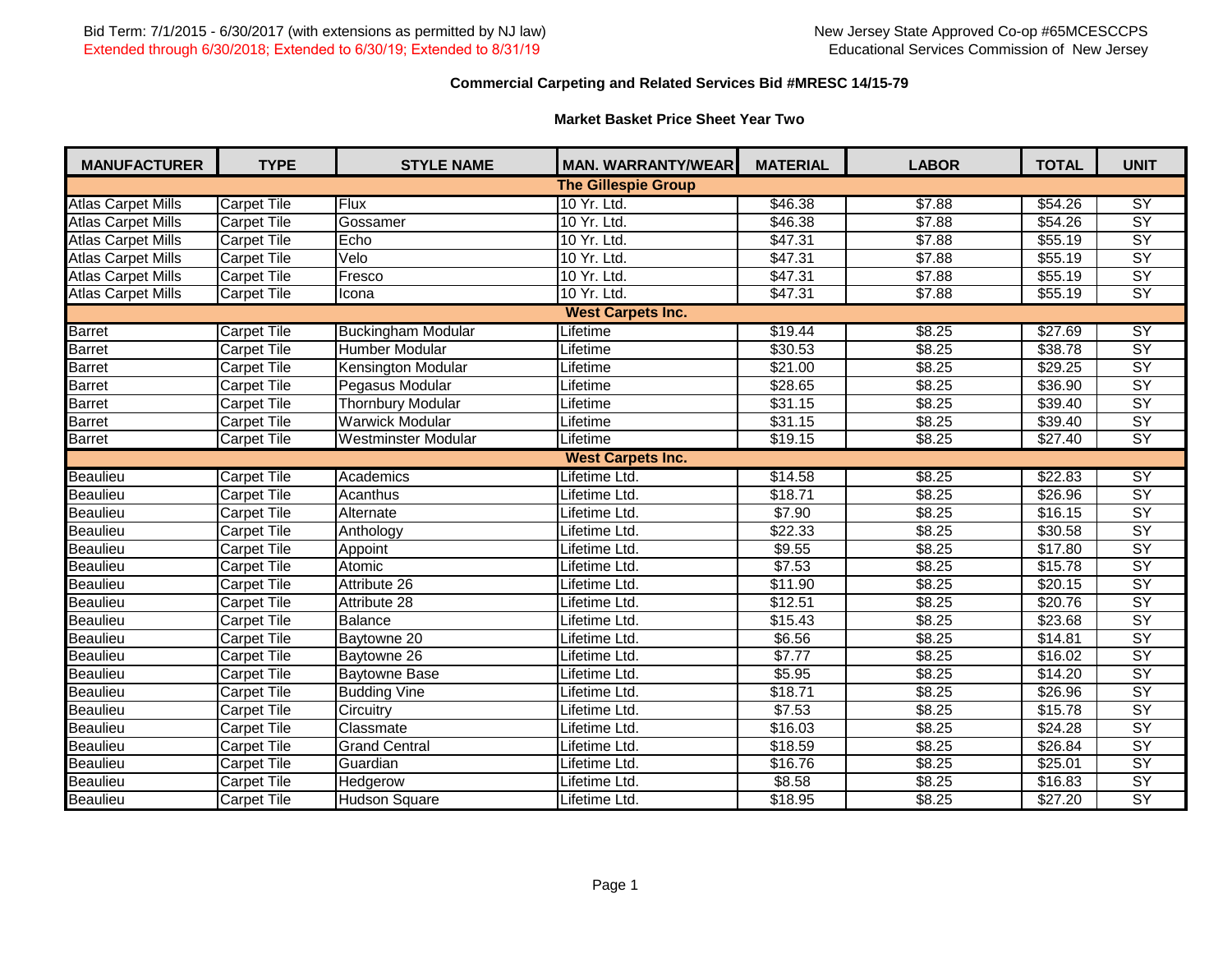| <b>MANUFACTURER</b>                                           | <b>TYPE</b>                               | <b>STYLE NAME</b>      | <b>MAN. WARRANTY/WEAR</b>        | <b>MATERIAL</b> | <b>LABOR</b> | <b>TOTAL</b> | <b>UNIT</b>     |  |  |  |
|---------------------------------------------------------------|-------------------------------------------|------------------------|----------------------------------|-----------------|--------------|--------------|-----------------|--|--|--|
| Commercial Carpeting and Related Services Bid #MRESC 14/15-79 |                                           |                        |                                  |                 |              |              |                 |  |  |  |
|                                                               | <b>Market Basket Price Sheet Year Two</b> |                        |                                  |                 |              |              |                 |  |  |  |
|                                                               |                                           |                        | <b>West Carpets Inc. Cont'd.</b> |                 |              |              |                 |  |  |  |
| <b>Beaulieu</b>                                               | <b>Carpet Tile</b>                        | Iconic                 | Lifetime Ltd.                    | \$14.70         | \$8.25       | \$22.95      | SY              |  |  |  |
| Beaulieu                                                      | <b>Carpet Tile</b>                        | Intensity              | Lifetime Ltd.                    | \$8.14          | \$8.25       | \$16.39      | $\overline{SY}$ |  |  |  |
| <b>Beaulieu</b>                                               | <b>Carpet Tile</b>                        | Investment I           | Lifetime Ltd.                    | \$8.01          | \$8.25       | \$16.26      | $\overline{SY}$ |  |  |  |
| Beaulieu                                                      | <b>Carpet Tile</b>                        | <b>Investment II</b>   | Lifetime Ltd.                    | \$9.36          | \$8.25       | \$17.61      | $\overline{SY}$ |  |  |  |
| <b>Beaulieu</b>                                               | <b>Carpet Tile</b>                        | Lenox Hill             | Lifetime Ltd.                    | \$18.59         | \$8.25       | \$26.84      | $\overline{SY}$ |  |  |  |
| Beaulieu                                                      | <b>Carpet Tile</b>                        | Live Wire              | Lifetime Ltd.                    | \$15.06         | \$8.25       | \$23.31      | $\overline{SY}$ |  |  |  |
| <b>Beaulieu</b>                                               | <b>Carpet Tile</b>                        | <b>London Classic</b>  | Lifetime Ltd.                    | \$16.04         | \$8.25       | \$24.28      | $\overline{SY}$ |  |  |  |
| <b>Beaulieu</b>                                               | Carpet Tile                               | Management             | Lifetime Ltd.                    | \$9.84          | \$8.25       | \$18.09      | $\overline{SY}$ |  |  |  |
| <b>Beaulieu</b>                                               | <b>Carpet Tile</b>                        | Melancholy             | Lifetime Ltd.                    | \$7.53          | \$8.25       | \$15.78      | $\overline{SY}$ |  |  |  |
| <b>Beaulieu</b>                                               | Carpet Tile                               | Origins 30             | Lifetime Ltd.                    | \$17.01         | \$8.25       | \$25.26      | $\overline{SY}$ |  |  |  |
| Beaulieu                                                      | <b>Carpet Tile</b>                        | Origins 36             | Lifetime Ltd.                    | \$19.44         | \$8.25       | \$27.69      | $\overline{SY}$ |  |  |  |
| <b>Beaulieu</b>                                               | <b>Carpet Tile</b>                        | <b>Petit Point</b>     | Lifetime Ltd.                    | \$14.70         | \$8.25       | \$22.95      | $\overline{SY}$ |  |  |  |
| Beaulieu                                                      | <b>Carpet Tile</b>                        | Piedmont               | Lifetime Ltd.                    | \$14.58         | \$8.25       | \$22.83      | $\overline{SY}$ |  |  |  |
| Beaulieu                                                      | <b>Carpet Tile</b>                        | Pointe Royale II       | Lifetime Ltd.                    | \$19.44         | \$8.25       | \$27.69      | $\overline{SY}$ |  |  |  |
| Beaulieu                                                      | <b>Carpet Tile</b>                        | Pointillistic          | Lifetime Ltd.                    | \$19.44         | \$8.25       | \$27.69      | $\overline{SY}$ |  |  |  |
| <b>Beaulieu</b>                                               | <b>Carpet Tile</b>                        | Progression            | Lifetime Ltd.                    | \$18.59         | \$8.25       | \$26.84      | $\overline{SY}$ |  |  |  |
| Beaulieu                                                      | <b>Carpet Tile</b>                        | Reunion                | Lifetime Ltd.                    | \$19.50         | \$8.25       | \$27.75      | $\overline{SY}$ |  |  |  |
| <b>Beaulieu</b>                                               | <b>Carpet Tile</b>                        | Skylines 22            | Lifetime Ltd.                    | \$10.93         | \$8.25       | \$19.15      | $\overline{SY}$ |  |  |  |
| <b>Beaulieu</b>                                               | <b>Carpet Tile</b>                        | Skylines <sub>26</sub> | Lifetime Ltd.                    | \$11.90         | \$8.25       | \$20.15      | $\overline{SY}$ |  |  |  |
| Beaulieu                                                      | <b>Carpet Tile</b>                        | Skylines 28            | Lifetime Ltd.                    | \$12.51         | \$8.25       | \$20.76      | $\overline{SY}$ |  |  |  |
| <b>Beaulieu</b>                                               | <b>Carpet Tile</b>                        | Static 20              | Lifetime Ltd.                    | \$6.56          | \$8.25       | \$14.81      | $\overline{SY}$ |  |  |  |
| <b>Beaulieu</b>                                               | <b>Carpet Tile</b>                        | Static 26              | Lifetime Ltd.                    | \$7.77          | \$8.25       | \$16.02      | $\overline{SY}$ |  |  |  |
| Beaulieu                                                      | Carpet Tile                               | Tribecca               | Lifetime Ltd.                    | \$12.76         | \$8.25       | \$21.01      | $\overline{SY}$ |  |  |  |
| <b>Beaulieu</b>                                               | <b>Carpet Tile</b>                        | Triplicate             | Lifetime Ltd.                    | \$14.70         | \$8.25       | \$22.95      | $\overline{SY}$ |  |  |  |
| <b>Beaulieu</b>                                               | <b>Carpet Tile</b>                        | <b>Wild Flowers</b>    | Lifetime Ltd.                    | \$18.71         | \$8.25       | \$26.96      | $\overline{SY}$ |  |  |  |
|                                                               |                                           |                        | <b>The Gillespie Group</b>       |                 |              |              |                 |  |  |  |
| <b>Bigelow</b>                                                | <b>Carpet Tile</b>                        | <b>Varigated Grid</b>  | Lifetime                         | \$29.77         | \$7.88       | \$37.65      | $\overline{SY}$ |  |  |  |
| <b>Bigelow</b>                                                | <b>Carpet Tile</b>                        | CEO                    | Lifetime                         | \$27.06         | \$7.88       | \$34.94      | $\overline{SY}$ |  |  |  |
| <b>Bigelow</b>                                                | <b>Carpet Tile</b>                        | Artist                 | Lifetime                         | \$27.06         | \$7.88       | \$34.94      | $\overline{SY}$ |  |  |  |
| <b>Bigelow</b>                                                | <b>Carpet Tile</b>                        | Sketchpad              | Lifetime                         | \$27.86         | \$7.88       | \$35.74      | $\overline{SY}$ |  |  |  |
|                                                               | <b>Commercial Interiors Direct</b>        |                        |                                  |                 |              |              |                 |  |  |  |
| C&A                                                           | <b>Carpet Tile</b>                        | Visa #03353            | 15 Yr.                           | \$31.55         | \$9.18       | \$40.73      | <b>SY</b>       |  |  |  |
| C&A                                                           | <b>Carpet Tile</b>                        | Passport #03352        | 15 Yr.                           | \$31.55         | \$9.18       | \$40.73      | $\overline{SY}$ |  |  |  |
| C&A                                                           | Carpet Tile                               | Abrasive Action #02578 | 15 Yr.                           | \$62.55         | \$9.18       | \$71.73      | $\overline{SY}$ |  |  |  |
| C&A                                                           | <b>Carpet Tile</b>                        | Plexus Colour #02875   | 15 Yr.                           | \$43.26         | \$9.18       | \$52.44      | $\overline{SY}$ |  |  |  |
| C&A                                                           | <b>Carpet Tile</b>                        | Applause II #02803     | 15 Yr.                           | \$35.99         | \$9.18       | \$45.17      | <b>SY</b>       |  |  |  |
| C&A                                                           | <b>Carpet Tile</b>                        | Runaway II #03164      | 15 Yr.                           | \$39.61         | \$9.18       | \$48.79      | $\overline{SY}$ |  |  |  |
| C&A                                                           | <b>Carpet Tile</b>                        | Crayon #01957          | 15 Yr.                           | \$37.12         | \$9.18       | \$46.30      | $\overline{SY}$ |  |  |  |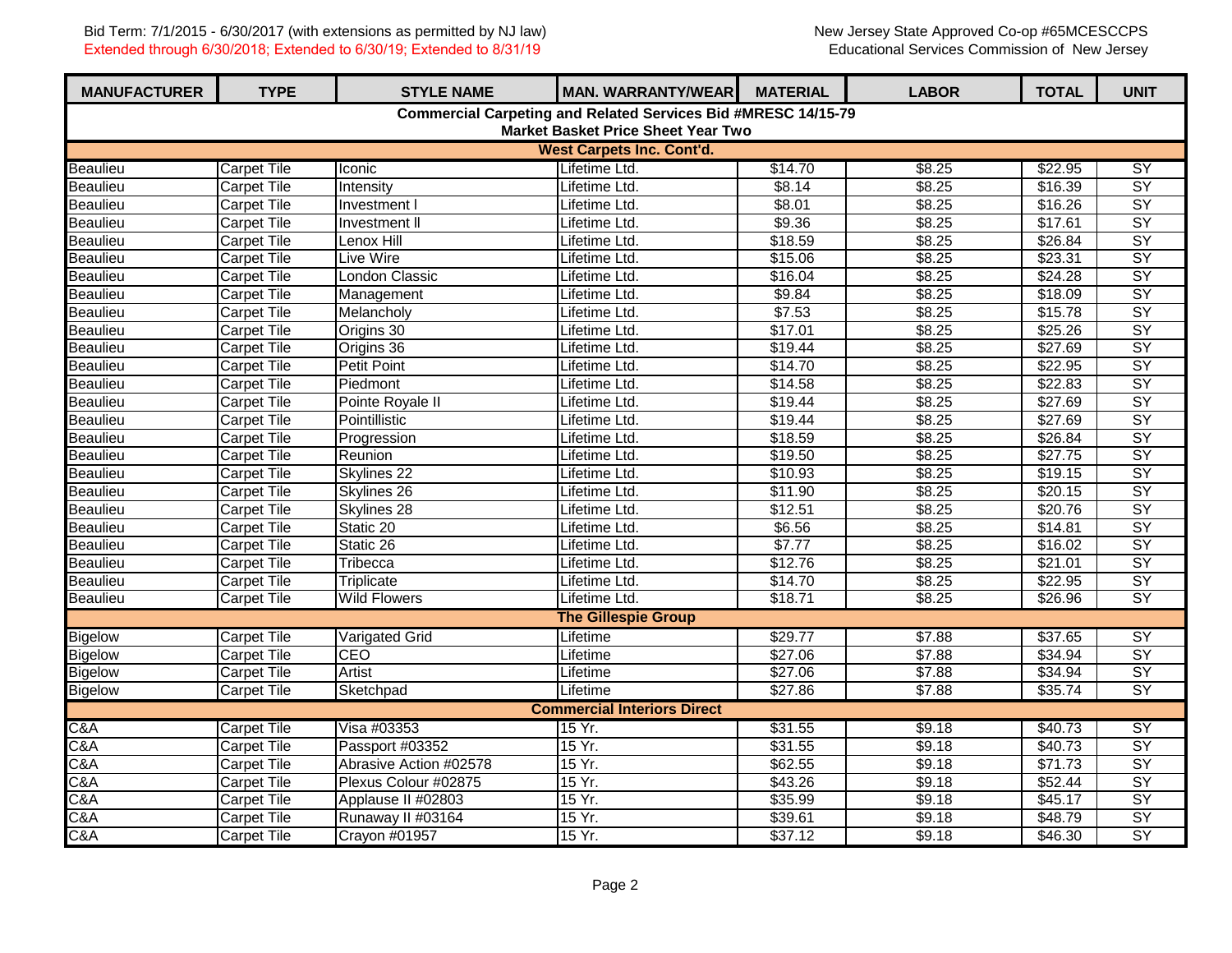| <b>MANUFACTURER</b>                                           | <b>TYPE</b>                               | <b>STYLE NAME</b>             | <b>MAN. WARRANTY/WEAR</b>           | <b>MATERIAL</b> | <b>LABOR</b> | <b>TOTAL</b> | <b>UNIT</b>              |  |  |  |
|---------------------------------------------------------------|-------------------------------------------|-------------------------------|-------------------------------------|-----------------|--------------|--------------|--------------------------|--|--|--|
| Commercial Carpeting and Related Services Bid #MRESC 14/15-79 |                                           |                               |                                     |                 |              |              |                          |  |  |  |
|                                                               | <b>Market Basket Price Sheet Year Two</b> |                               |                                     |                 |              |              |                          |  |  |  |
|                                                               |                                           |                               | <b>Hannon Floor Coverings Corp.</b> |                 |              |              |                          |  |  |  |
| <b>Kraus</b>                                                  | <b>Carpet Tile</b>                        | <b>Collaboration Tile</b>     | Lifetime Ltd.                       | \$24.50         | \$8.95       | \$33.45      | $\overline{SY}$          |  |  |  |
| <b>Kraus</b>                                                  | <b>Carpet Tile</b>                        | <b>Continual Tile</b>         | Lifetime Ltd.                       | \$24.50         | \$8.95       | \$33.45      | $\overline{SY}$          |  |  |  |
| <b>Kraus</b>                                                  | <b>Carpet Tile</b>                        | Danube Tile                   | Lifetime Ltd.                       | \$17.15         | \$8.95       | \$26.10      | $\overline{SY}$          |  |  |  |
| <b>Kraus</b>                                                  | <b>Carpet Tile</b>                        | <b>Dimensions Tile</b>        | Lifetime Ltd.                       | \$17.15         | \$8.95       | \$26.10      | SY                       |  |  |  |
| <b>Kraus</b>                                                  | <b>Carpet Tile</b>                        | <b>Elements Tile</b>          | Lifetime Ltd.                       | \$18.37         | \$8.95       | \$27.32      | $\overline{SY}$          |  |  |  |
| <b>Kraus</b>                                                  | <b>Carpet Tile</b>                        | <b>Euclid Tile</b>            | Lifetime Ltd.                       | \$24.50         | \$8.95       | \$33.45      | <b>SY</b>                |  |  |  |
| <b>Kraus</b>                                                  | <b>Carpet Tile</b>                        | <b>Intuition Tile</b>         | Lifetime Ltd.                       | \$25.75         | \$8.95       | \$34.70      | $\overline{SY}$          |  |  |  |
| <b>Kraus</b>                                                  | <b>Carpet Tile</b>                        | Perspectives Tile             | Lifetime Ltd.                       | \$18.37         | \$8.95       | \$27.32      | $\overline{SY}$          |  |  |  |
| <b>Kraus</b>                                                  | <b>Carpet Tile</b>                        | <b>Rhone Tile</b>             | Lifetime Ltd.                       | \$17.15         | \$8.95       | \$26.10      | $\overline{SY}$          |  |  |  |
| <b>Kraus</b>                                                  | Carpet Tile                               | <b>Rubicon Tile</b>           | Lifetime Ltd.                       | \$17.15         | \$8.95       | \$26.10      | $\overline{SY}$          |  |  |  |
| <b>Kraus</b>                                                  | <b>Carpet Tile</b>                        | Severn II Tile                | Lifetime Ltd.                       | \$18.37         | \$8.95       | \$27.32      | $\overline{SY}$          |  |  |  |
| <b>Kraus</b>                                                  | <b>Carpet Tile</b>                        | <b>Symmetry Tile</b>          | Lifetime Ltd.                       | \$18.37         | \$8.95       | \$27.32      | $\overline{SY}$          |  |  |  |
| <b>Kraus</b>                                                  | <b>Carpet Tile</b>                        | <b>Thames Tile</b>            | Lifetime Ltd.                       | \$17.15         | \$8.95       | \$26.10      | $\overline{SY}$          |  |  |  |
| <b>Kraus</b>                                                  | <b>Carpet Tile</b>                        | <b>Trent Tile</b>             | Lifetime Ltd.                       | \$17.15         | \$8.95       | \$26.10      | $\overline{SY}$          |  |  |  |
| <b>Kraus</b>                                                  | <b>Carpet Tile</b>                        | <b>Victory Tile</b>           | Lifetime Ltd.                       | \$23.35         | \$8.95       | \$32.30      | $\overline{SY}$          |  |  |  |
| <b>Kraus</b>                                                  | <b>Carpet Tile</b>                        | <b>Vision Tile</b>            | Lifetime Ltd.                       | \$20.80         | \$8.95       | \$29.75      | $\overline{\mathsf{SY}}$ |  |  |  |
|                                                               |                                           |                               | <b>The Gillespie Group</b>          |                 |              |              |                          |  |  |  |
| Lees                                                          | <b>Carpet Tile</b>                        | <b>Faculty IV</b>             | Lifetime                            | \$33.95         | \$7.88       | \$41.83      | SY                       |  |  |  |
| Lees                                                          | <b>Carpet Tile</b>                        | Flame Stitch II Modular       | Lifetime                            | \$38.77         | \$7.88       | \$46.65      | $\overline{SY}$          |  |  |  |
|                                                               |                                           |                               | <b>The Gillespie Group</b>          |                 |              |              |                          |  |  |  |
| <b>Milliken</b>                                               | <b>Carpet Tile</b>                        | <b>New Vistas</b>             | Lifetime                            | \$33.95         | \$7.88       | \$41.83      | SY                       |  |  |  |
| Milliken                                                      | <b>Carpet Tile</b>                        | Stoneybrook                   | Lifetime                            | \$38.77         | \$7.88       | \$46.65      | $\overline{SY}$          |  |  |  |
| Milliken                                                      | <b>Carpet Tile</b>                        | Mix It Up                     | Lifetime                            | \$22.00         | \$7.88       | \$29.88      | $\overline{SY}$          |  |  |  |
| Milliken                                                      | <b>Carpet Tile</b>                        | <b>Rain Check</b>             | Lifetime                            | \$27.45         | \$7.88       | \$35.33      | $\overline{SY}$          |  |  |  |
| Milliken                                                      | <b>Carpet Tile</b>                        | <b>Straight Talk</b>          | Lifetime                            | \$28.50         | \$7.88       | \$36.38      | $\overline{SY}$          |  |  |  |
| Milliken                                                      | <b>Carpet Tile</b>                        | Plan A Collection             | Lifetime                            | \$28.05         | \$7.88       | \$35.93      | $\overline{SY}$          |  |  |  |
| Milliken                                                      | <b>Carpet Tile</b>                        | <b>Ghost Artist</b>           | Lifetime                            | \$31.04         | \$7.88       | \$38.92      | $\overline{SY}$          |  |  |  |
| Milliken                                                      | <b>Carpet Tile</b>                        | Paste Up Collection           | Lifetime                            | \$38.98         | \$7.88       | \$46.86      | <b>SY</b>                |  |  |  |
|                                                               |                                           |                               | <b>Commercial Interiors Direct</b>  |                 |              |              |                          |  |  |  |
| <b>InterfaceFlor</b>                                          | <b>Carpet Tile</b>                        | The Standard / Sesame         | 15 Yr.                              | \$33.35         | \$9.18       | \$42.53      | $\overline{SY}$          |  |  |  |
| <b>InterfaceFlor</b>                                          | <b>Carpet Tile</b>                        | Cubic / Shape                 | 15 Yr.                              | \$34.13         | \$9.18       | \$43.31      | $\overline{SY}$          |  |  |  |
| InterfaceFlor                                                 | <b>Carpet Tile</b>                        | Square Root / Sparklers       | 15 Yr.                              | \$35.93         | \$9.18       | \$45.11      | $\overline{SY}$          |  |  |  |
| InterfaceFlor                                                 | <b>Carpet Tile</b>                        | Light Box / Sparklers         | 15 Yr.                              | \$35.93         | \$9.18       | \$45.11      | $\overline{SY}$          |  |  |  |
| InterfaceFlor                                                 | Carpet Tile                               | Earth II / Desert             | 15 Yr.                              | \$34.54         | \$9.18       | \$43.72      | $\overline{SY}$          |  |  |  |
| InterfaceFlor                                                 | <b>Carpet Tile</b>                        | Wind II / Desert              | 15 Yr.                              | \$34.54         | \$9.18       | \$43.72      | $\overline{SY}$          |  |  |  |
| InterfaceFlor                                                 | <b>Carpet Tile</b>                        | Route 66 / Joplin             | 15 Yr.                              | \$37.52         | \$9.18       | \$46.70      | $\overline{SY}$          |  |  |  |
| InterfaceFlor                                                 | <b>Carpet Tile</b>                        | Chenille Warp / Retrospective | 15 Yr.                              | \$35.29         | \$9.18       | \$44.47      | SY                       |  |  |  |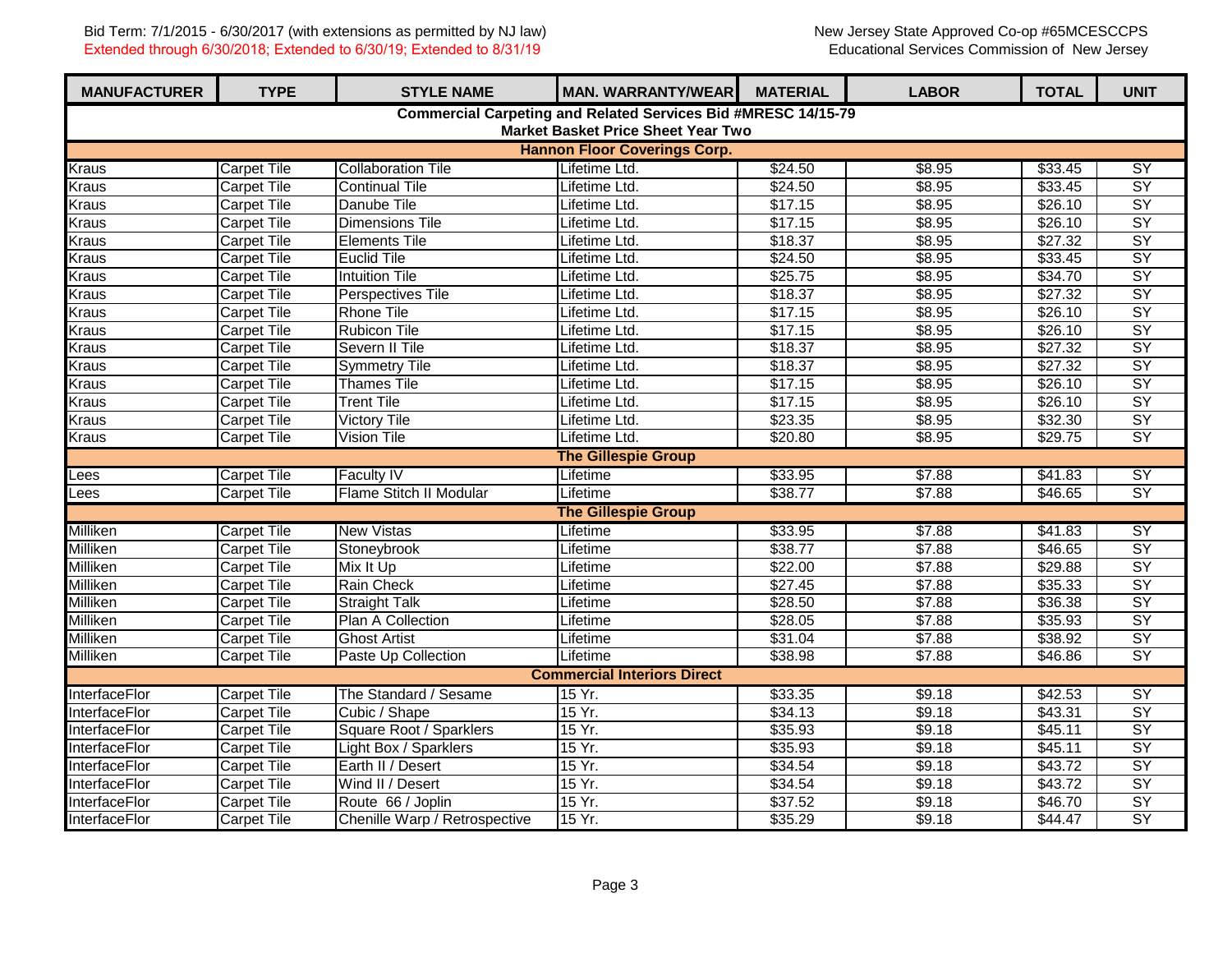| <b>MANUFACTURER</b>                                                                                        | <b>TYPE</b>                               | <b>STYLE NAME</b>                            | <b>MAN. WARRANTY/WEAR</b>  | <b>MATERIAL</b> | <b>LABOR</b> | <b>TOTAL</b> | <b>UNIT</b>              |  |  |  |
|------------------------------------------------------------------------------------------------------------|-------------------------------------------|----------------------------------------------|----------------------------|-----------------|--------------|--------------|--------------------------|--|--|--|
| Commercial Carpeting and Related Services Bid #MRESC 14/15-79<br><b>Market Basket Price Sheet Year Two</b> |                                           |                                              |                            |                 |              |              |                          |  |  |  |
|                                                                                                            | <b>Commercial Interiors Direct Cont'd</b> |                                              |                            |                 |              |              |                          |  |  |  |
| <b>J&amp;J</b> Invision                                                                                    | <b>Carpet Tile</b>                        | Solutions                                    | Lifetime                   | \$25.73         | \$9.18       | \$34.91      | <b>SY</b>                |  |  |  |
| <b>J&amp;J</b> Invision                                                                                    | <b>Carpet Tile</b>                        | <b>Problem Solved</b>                        | Lifetime                   | \$31.13         | \$9.18       | \$40.31      | $\overline{SY}$          |  |  |  |
| <b>J&amp;J</b> Invision                                                                                    | <b>Carpet Tile</b>                        | <b>Quick Fix</b>                             | Lifetime                   | \$30.38         | \$9.18       | \$39.56      | $\overline{SY}$          |  |  |  |
| J&J Invision                                                                                               | <b>Carpet Tile</b>                        | <b>Night at the Circus</b>                   | Lifetime                   | \$30.38         | \$9.18       | \$39.56      | $\overline{SY}$          |  |  |  |
|                                                                                                            | <b>Direct Flooring</b>                    |                                              |                            |                 |              |              |                          |  |  |  |
| SY<br>Shaw<br><b>Carpet Tile</b><br><b>Copy Tile</b><br>\$29.23<br>\$10.00<br>Lifetime<br>\$39.23          |                                           |                                              |                            |                 |              |              |                          |  |  |  |
| Shaw                                                                                                       | <b>Carpet Tile</b>                        | <b>Construct Tile</b>                        | Lifetime                   | \$29.23         | \$10.00      | \$39.23      | $\overline{SY}$          |  |  |  |
| Shaw                                                                                                       | <b>Carpet Tile</b>                        | <b>Constellation Tile</b>                    | Lifetime                   | \$34.79         | \$10.00      | \$44.79      | $\overline{SY}$          |  |  |  |
| Shaw                                                                                                       | <b>Carpet Tile</b>                        | <b>Diffuse Tile</b>                          | Lifetime                   | \$26.90         | \$10.00      | \$36.90      | $\overline{SY}$          |  |  |  |
| Shaw                                                                                                       | <b>Carpet Tile</b>                        | <b>Disperse Tile</b>                         | Lifetime                   | \$27.08         | \$10.00      | \$37.08      | $\overline{SY}$          |  |  |  |
| Shaw                                                                                                       | <b>Carpet Tile</b>                        | Peto II 26 Tile                              | Lifetime                   | \$34.51         | \$10.00      | \$44.51      | $\overline{SY}$          |  |  |  |
| Shaw                                                                                                       | <b>Carpet Tile</b>                        | <b>Rotate Tile</b>                           | Lifetime                   | \$29.23         | \$10.00      | \$39.23      | $\overline{SY}$          |  |  |  |
|                                                                                                            | <b>Direct Flooring</b>                    |                                              |                            |                 |              |              |                          |  |  |  |
| Patcraft                                                                                                   | <b>Carpet Tile</b>                        | Homeroom III Modular                         | Lifetime Ltd.              | 26.00           | 10.00        | 36.00        | SY                       |  |  |  |
| Patcraft                                                                                                   | <b>Carpet Tile</b>                        | PDQ2 Homeroom II Modular 26 of Lifetime Ltd. |                            | \$26.00         | \$10.00      | \$36.00      | $\overline{SY}$          |  |  |  |
| Patcraft                                                                                                   | <b>Carpet Tile</b>                        | PDQ2 Socrates II - 26 oz                     | Lifetime Ltd.              | \$26.00         | \$10.00      | \$36.00      | $\overline{SY}$          |  |  |  |
| Patcraft                                                                                                   | <b>Carpet Tile</b>                        | Jot Modular                                  | Lifetime Ltd.              | \$40.00         | \$10.00      | \$50.00      | $\overline{SY}$          |  |  |  |
| Patcraft                                                                                                   | <b>Carpet Tile</b>                        | <b>Big Splash</b>                            | Lifetime Ltd.              | \$30.00         | \$10.00      | \$40.00      | $\overline{SY}$          |  |  |  |
| Patcraft                                                                                                   | <b>Carpet Tile</b>                        | Paseo                                        | Lifetime Ltd.              | \$53.00         | \$10.00      | \$63.00      | $\overline{SY}$          |  |  |  |
| Patcraft                                                                                                   | <b>Carpet Tile</b>                        | Prado                                        | Lifetime Ltd.              | \$53.00         | \$10.00      | \$63.00      | $\overline{SY}$          |  |  |  |
| Patcraft                                                                                                   | <b>Carpet Tile</b>                        | Conundrum                                    | Lifetime Ltd.              | \$30.00         | \$10.00      | \$40.00      | $\overline{SY}$          |  |  |  |
|                                                                                                            |                                           |                                              | <b>The Gillespie Group</b> |                 |              |              |                          |  |  |  |
| <b>Atlas Carpet Mills</b>                                                                                  | Broadloom                                 | <b>Flux</b>                                  | 10 Yr. Ltd.                | \$32.42         | \$8.14       | \$40.56      | SY                       |  |  |  |
| <b>Atlas Carpet Mills</b>                                                                                  | Broadloom                                 | Gossamer                                     | 10 Yr. Ltd.                | \$32.42         | \$8.14       | \$40.56      | $\overline{SY}$          |  |  |  |
| <b>Atlas Carpet Mills</b>                                                                                  | Broadloom                                 | Echo                                         | 10 Yr. Ltd.                | \$36.71         | \$8.14       | \$44.85      | $\overline{SY}$          |  |  |  |
| <b>Atlas Carpet Mills</b>                                                                                  | Broadloom                                 | Velo                                         | 10 Yr. Ltd.                | \$36.71         | \$8.14       | \$44.85      | SY                       |  |  |  |
| <b>Atlas Carpet Mills</b>                                                                                  | Broadloom                                 | Fresco                                       | 10 Yr. Ltd.                | \$36.71         | \$8.14       | \$44.85      | $\overline{SY}$          |  |  |  |
| <b>Atlas Carpet Mills</b>                                                                                  | Broadloom                                 | Icona                                        | 10 Yr. Ltd.                | \$36.71         | \$8.14       | \$44.85      | $\overline{SY}$          |  |  |  |
| <b>West Carpets Inc.</b>                                                                                   |                                           |                                              |                            |                 |              |              |                          |  |  |  |
| <b>Barret</b>                                                                                              | Broadloom                                 | Admiral                                      | Lifetime Ltd.              | \$17.49         | \$8.25       | \$25.74      | <b>SY</b>                |  |  |  |
| <b>Barret</b>                                                                                              | Broadloom                                 | <b>Ancient Wonders</b>                       | Lifetime Ltd.              | \$29.40         | \$8.25       | \$37.65      | $\overline{SY}$          |  |  |  |
| <b>Barret</b>                                                                                              | Broadloom                                 | Aries                                        | Lifetime Ltd.              | \$19.19         | \$8.25       | \$27.44      | $\overline{SY}$          |  |  |  |
| <b>Barret</b>                                                                                              | Broadloom                                 | Athens                                       | Lifetime Ltd.              | \$17.01         | \$8.25       | \$25.26      | $\overline{SY}$          |  |  |  |
| <b>Barret</b>                                                                                              | Broadloom                                 | <b>Battalion</b>                             | Lifetime Ltd.              | \$18.46         | \$8.25       | \$26.71      | $\overline{SY}$          |  |  |  |
| <b>Barret</b>                                                                                              | Broadloom                                 | <b>Berlin</b>                                | Lifetime Ltd.              | \$24.54         | \$8.25       | \$32.79      | <b>SY</b>                |  |  |  |
| <b>Barret</b>                                                                                              | Broadloom                                 | <b>Biscayne Park</b>                         | Lifetime Ltd.              | \$17.73         | \$8.25       | \$25.98      | $\overline{\mathsf{SY}}$ |  |  |  |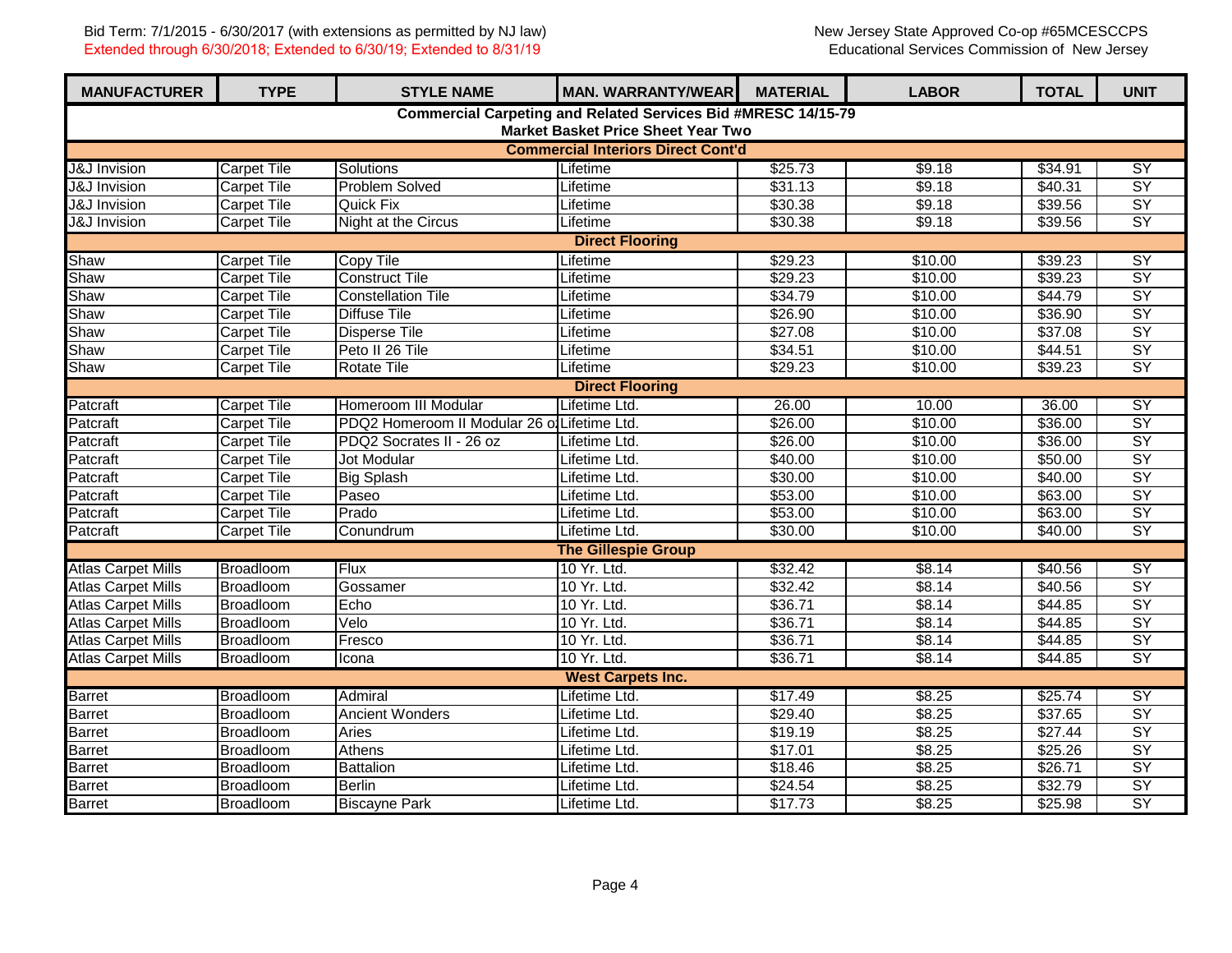| <b>MANUFACTURER</b>                       | <b>TYPE</b>      | <b>STYLE NAME</b>       | <b>MAN. WARRANTY/WEAR</b>                                     | <b>MATERIAL</b> | <b>LABOR</b>   | <b>TOTAL</b> | <b>UNIT</b>     |  |  |
|-------------------------------------------|------------------|-------------------------|---------------------------------------------------------------|-----------------|----------------|--------------|-----------------|--|--|
|                                           |                  |                         | Commercial Carpeting and Related Services Bid #MRESC 14/15-79 |                 |                |              |                 |  |  |
| <b>Market Basket Price Sheet Year Two</b> |                  |                         |                                                               |                 |                |              |                 |  |  |
|                                           |                  |                         | <b>West Carpets Inc. Cont'd.</b>                              |                 |                |              |                 |  |  |
| <b>Barret</b>                             | Broadloom        | <b>Brussels</b>         | Lifetime Ltd.                                                 | \$20.16         | \$8.25         | \$28.41      | $\overline{SY}$ |  |  |
| <b>Barret</b>                             | Broadloom        | Camden                  | Lifetime Ltd.                                                 | \$12.15         | 38.25          | \$20.40      | $\overline{SY}$ |  |  |
| <b>Barret</b>                             | Broadloom        | Canberra                | Lifetime Ltd.                                                 | \$19.56         | \$8.25         | \$27.81      | SY              |  |  |
| <b>Barret</b>                             | Broadloom        | Capella                 | Lifetime Ltd.                                                 | \$20.20         | \$8.25         | \$28.45      | $\overline{SY}$ |  |  |
| <b>Barret</b>                             | Broadloom        | <b>Charger Plus III</b> | Lifetime Ltd.                                                 | \$17.25         | \$8.25         | \$25.50      | $\overline{SY}$ |  |  |
| <b>Barret</b>                             | Broadloom        | Corvus                  | Lifetime Ltd.                                                 | \$18.58         | \$8.25         | \$26.83      | $\overline{SY}$ |  |  |
| <b>Barret</b>                             | Broadloom        | Grafitti                | Lifetime Ltd.                                                 | \$15.43         | \$8.25         | \$23.68      | $\overline{SY}$ |  |  |
| <b>Barret</b>                             | Broadloom        | Hydra                   | Lifetime Ltd.                                                 | \$18.58         | \$8.25         | \$26.83      | $\overline{SY}$ |  |  |
| <b>Barret</b>                             | Broadloom        | Madrid                  | Lifetime Ltd.                                                 | \$21.50         | \$8.25         | \$29.75      | $\overline{SY}$ |  |  |
| <b>Barret</b>                             | Broadloom        | Medford                 | Lifetime Ltd.                                                 | \$14.09         | \$8.25         | \$22.34      | $\overline{SY}$ |  |  |
| <b>Barret</b>                             | Broadloom        | Mensa                   | Lifetime Ltd.                                                 | \$18.58         | \$8.25         | \$26.83      | $\overline{SY}$ |  |  |
| <b>Barret</b>                             | Broadloom        | <b>Modern Wonders</b>   | Lifetime Ltd.                                                 | \$25.63         | \$8.25         | \$33.88      | SY              |  |  |
| <b>Barret</b>                             | Broadloom        | Monaco                  | Lifetime Ltd.                                                 | \$25.87         | \$8.25         | \$34.12      | $\overline{SY}$ |  |  |
| <b>Barret</b>                             | Broadloom        | <b>Natural Wonders</b>  | Lifetime Ltd.                                                 | \$28.91         | \$8.25         | \$37.16      | $\overline{SY}$ |  |  |
| <b>Barret</b>                             | Broadloom        | Need for Speed          | Lifetime Ltd.                                                 | \$24.42         | \$8.25         | \$32.67      | $\overline{SY}$ |  |  |
| <b>Barret</b>                             | <b>Broadloom</b> | Orillia                 | Lifetime Ltd.                                                 | \$12.63         | \$8.25         | \$20.88      | $\overline{SY}$ |  |  |
| Barret                                    | Broadloom        | Orion                   | Lifetime Ltd.                                                 | \$21.53         | \$8.25         | \$29.78      | $\overline{SY}$ |  |  |
| <b>Barret</b>                             | Broadloom        | Ovation                 | Lifetime Ltd.                                                 | \$24.42         | \$8.25         | \$32.67      | $\overline{SY}$ |  |  |
| <b>Barret</b>                             | Broadloom        | Pegasus                 | Lifetime Ltd.                                                 | \$19.92         | \$8.25         | \$28.17      | $\overline{SY}$ |  |  |
| Barret                                    | Broadloom        | Scottsdale              | Lifetime Ltd.                                                 | \$18.10         | \$8.25         | \$26.42      | $\overline{SY}$ |  |  |
| <b>Barret</b>                             | Broadloom        | <b>Sky Dive</b>         | Lifetime Ltd.                                                 | \$24.42         | 38.25          | \$32.67      | $\overline{SY}$ |  |  |
| <b>Barret</b>                             | Broadloom        | Statesman II            | Lifetime Ltd.                                                 | \$21.38         | \$8.25         | \$29.63      | $\overline{SY}$ |  |  |
| <b>Barret</b>                             | Broadloom        | Trident                 | Lifetime Ltd.                                                 | \$12.68         | \$8.25         | \$20.88      | $\overline{SY}$ |  |  |
| <b>Barret</b>                             | Broadloom        | Vega                    | Lifetime Ltd.                                                 | \$21.26         | \$8.25         | \$29.51      | $\overline{SY}$ |  |  |
| <b>Barret</b>                             | Broadloom        | Vienna                  | Lifetime Ltd.                                                 | \$20.77         | \$8.25         | \$29.02      | $\overline{SY}$ |  |  |
| <b>Barret</b>                             | Broadloom        | Volt                    | Lifetime Ltd.                                                 | \$16.03         | \$8.25         | \$24.28      | $\overline{SY}$ |  |  |
| <b>Barret</b>                             | Broadloom        | <b>World Arts</b>       | Lifetime Ltd.                                                 | \$26.60         | \$8.25         | \$34.85      | $\overline{SY}$ |  |  |
| <b>Barret</b>                             | Broadloom        | <b>World Rhythms</b>    | Lifetime Ltd.                                                 | \$32.68         | \$8.25         | \$40.93      | $\overline{SY}$ |  |  |
| <b>Barret</b>                             | Broadloom        | <b>World Vintages</b>   | Lifetime Ltd.                                                 | \$29.88         | \$8.25         | \$38.13      | $\overline{SY}$ |  |  |
|                                           |                  |                         | <b>The Gillespie Group</b>                                    |                 |                |              |                 |  |  |
| <b>Bigelow</b>                            | Broadloom        | <b>New Basics II</b>    | Lifetime Ltd.                                                 | \$13.15         | \$8.14         | \$21.29      | SY              |  |  |
| <b>Bigelow</b>                            | Broadloom        | Spectrum V              | Lifetime Ltd.                                                 | \$21.05         | \$8.14         | \$29.19      | $\overline{SY}$ |  |  |
| <b>Bigelow</b>                            | Broadloom        | CEO                     | Lifetime Ltd.                                                 | \$14.94         | \$8.14         | \$23.08      | $\overline{SY}$ |  |  |
| <b>Bigelow</b>                            | Broadloom        | <b>Artist</b>           | Lifetime Ltd.                                                 | \$14.94         | \$8.14         | \$23.08      | $\overline{SY}$ |  |  |
| <b>Bigelow</b>                            | Broadloom        | Sketchpad               | Lifetime                                                      | \$21.96         | \$8.14         | \$30.10      | $\overline{SY}$ |  |  |
| <b>Bigelow</b>                            | <b>Broadloom</b> | Surreal                 | Lifetime                                                      | \$27.85         | \$8.14         | \$35.99      | $\overline{SY}$ |  |  |
| <b>Bigelow</b>                            | Broadloom        | <b>Regents Row III</b>  | Lifetime Ltd.                                                 | \$40.53         | $\sqrt{$8.14}$ | \$48.67      | $\overline{SY}$ |  |  |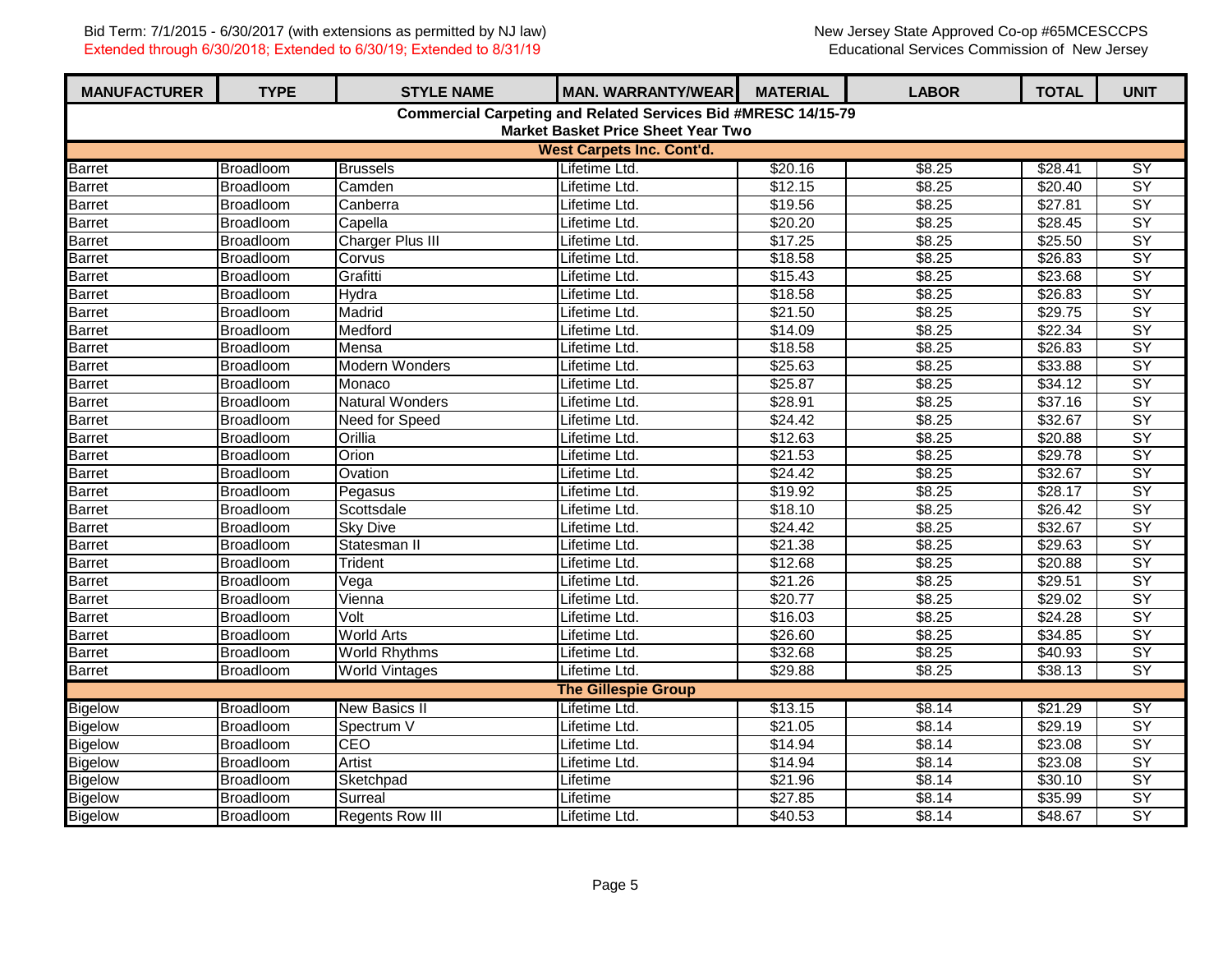| <b>MANUFACTURER</b>                                                                                        | <b>TYPE</b>      | <b>STYLE NAME</b>        | <b>MAN. WARRANTY/WEAR</b>           | <b>MATERIAL</b> | <b>LABOR</b> | <b>TOTAL</b>        | <b>UNIT</b>     |  |  |  |
|------------------------------------------------------------------------------------------------------------|------------------|--------------------------|-------------------------------------|-----------------|--------------|---------------------|-----------------|--|--|--|
| <b>Commercial Carpeting and Related Services Bid #MRESC 14/15-79</b><br>Market Basket Price Sheet Year Two |                  |                          |                                     |                 |              |                     |                 |  |  |  |
| <b>Commercial Interiors Direct</b>                                                                         |                  |                          |                                     |                 |              |                     |                 |  |  |  |
| C&A                                                                                                        | Broadloom        | Abrasive Action #02578   | 25 Yr.                              | \$58.54         | \$9.18       | \$67.72             | <b>SY</b>       |  |  |  |
| C&A                                                                                                        | Broadloom        | Plexis Colour #02875     | 25 Yr.                              | \$42.39         | \$9.18       | \$51.57             | $\overline{SY}$ |  |  |  |
| C&A                                                                                                        | Broadloom        | Applause II #02803       | 25 Yr.                              | \$42.50         | \$9.18       | \$51.68             | $\overline{SY}$ |  |  |  |
| C&A                                                                                                        | Broadloom        | Runaway #03164           | 25 Yr.                              | \$35.65         | \$9.18       | \$44.83             | $\overline{SY}$ |  |  |  |
| C&A                                                                                                        | Broadloom        | Crayon #01957            | 25 Yr.                              | \$32.21         | \$9.18       | \$41.39             | SY              |  |  |  |
|                                                                                                            |                  |                          | <b>Hannon Floor Coverings Corp.</b> |                 |              |                     |                 |  |  |  |
| <b>Kraus</b>                                                                                               | Broadloom        | <b>Against the Grain</b> | \$21.91                             | \$8.95          | \$30.86      | <b>SY</b>           |                 |  |  |  |
| Kraus                                                                                                      | Broadloom        | Analysis.2               | Lifetime Ltd.<br>Lifetime Ltd.      | \$13.50         | \$8.95       | \$22.45             | $\overline{SY}$ |  |  |  |
| Kraus                                                                                                      | Broadloom        | <b>Benefit</b>           | Lifetime Ltd.                       | \$20.25         | \$8.95       | \$29.20             | $\overline{SY}$ |  |  |  |
| <b>Kraus</b>                                                                                               | Broadloom        | <b>Bridge the Gap</b>    | Lifetime Ltd.                       | \$25.00         | \$8.95       | \$33.95             | $\overline{SY}$ |  |  |  |
| Kraus                                                                                                      | <b>Broadloom</b> | <b>Business</b>          | Lifetime Ltd.                       | \$17.82         | \$8.95       | \$26.77             | $\overline{SY}$ |  |  |  |
| Kraus                                                                                                      | Broadloom        | Cabinet                  | Lifetime Ltd.                       | \$20.25         | \$8.95       | \$29.20             | $\overline{SY}$ |  |  |  |
| Kraus                                                                                                      | Broadloom        | Champion                 | Lifetime Ltd.                       | \$15.95         | \$8.95       | \$24.90             | $\overline{SY}$ |  |  |  |
| Kraus                                                                                                      | Broadloom        | Cohesion                 | Lifetime Ltd.                       | \$23.80         | \$8.95       | \$32.75             | $\overline{SY}$ |  |  |  |
| Kraus                                                                                                      | Broadloom        | Commerce.2               | Lifetime Ltd.                       | \$18.15         | \$8.95       | \$27.10             | $\overline{SY}$ |  |  |  |
| Kraus                                                                                                      | Broadloom        | Communication.2          | Lifetime Ltd.                       | \$16.82         | \$8.95       | \$25.77             | $\overline{SY}$ |  |  |  |
| Kraus                                                                                                      | Broadloom        | Conference               | Lifetime Ltd.                       | \$21.14         | \$8.95       | \$30.09             | $\overline{SY}$ |  |  |  |
| Kraus                                                                                                      | <b>Broadloom</b> | <b>Congress Elite</b>    | Lifetime Ltd.                       | \$9.10          | \$8.95       | \$18.05             | $\overline{SY}$ |  |  |  |
| Kraus                                                                                                      | Broadloom        | <b>Congress Enhanced</b> | Lifetime Ltd.                       | \$7.25          | \$8.95       | \$16.20             | $\overline{SY}$ |  |  |  |
| <b>Kraus</b>                                                                                               | Broadloom        | Contempo                 | Lifetime Ltd.                       | \$26.00         | \$8.95       | \$34.95             | $\overline{SY}$ |  |  |  |
| Kraus                                                                                                      | <b>Broadloom</b> | Criterion                | Lifetime Ltd.                       | \$13.83         | \$8.95       | \$22.78             | $\overline{SY}$ |  |  |  |
| Kraus                                                                                                      | <b>Broadloom</b> | Cubicle                  | Lifetime Ltd.                       | \$20.25         | \$8.95       | \$29.20             | $\overline{SY}$ |  |  |  |
| Kraus                                                                                                      | Broadloom        | Delegation               | Lifetime Ltd.                       | \$23.91         | \$8.95       | \$32.86             | $\overline{SY}$ |  |  |  |
| Kraus                                                                                                      | Broadloom        | Development              | Lifetime Ltd.                       | \$23.80         | \$8.95       | \$32.75             | $\overline{SY}$ |  |  |  |
| Kraus                                                                                                      | Broadloom        | Distinguished            | Lifetime Ltd.                       | \$11.63         | \$8.95       | \$20.58             | $\overline{SY}$ |  |  |  |
| <b>Kraus</b>                                                                                               | Broadloom        | Elegance                 | Lifetime Ltd.                       | \$11.63         | \$8.95       | \$20.58             | $\overline{SY}$ |  |  |  |
| <b>Kraus</b>                                                                                               | Broadloom        | Excitement.Plus          | Lifetime Ltd.                       | \$12.28         | \$8.95       | \$21.23             | $\overline{SY}$ |  |  |  |
| Kraus                                                                                                      | <b>Broadloom</b> | <b>Falkirk II</b>        | Lifetime Ltd.                       | \$11.52         | \$8.95       | \$20.47             | $\overline{SY}$ |  |  |  |
| Kraus                                                                                                      | Broadloom        | Function                 | Lifetime Ltd.                       | \$12.62         | 38.95        | \$21.57             | $\overline{SY}$ |  |  |  |
| <b>Kraus</b>                                                                                               | Broadloom        | Futuro                   | Lifetime Ltd.                       | \$26.12         | \$8.95       | \$35.07             | $\overline{SY}$ |  |  |  |
| Kraus                                                                                                      | Broadloom        | Genesis                  | Lifetime Ltd.                       | \$36.00         | \$8.95       | 344.95              | $\overline{SY}$ |  |  |  |
| Kraus                                                                                                      | Broadloom        | GeniusXP                 | Lifetime Ltd.                       | \$23.35         | \$8.95       | \$32.30             | $\overline{SY}$ |  |  |  |
| Kraus                                                                                                      | <b>Broadloom</b> | Grandstand               | Lifetime Ltd.                       | \$15.94         | \$8.95       | \$24.89             | $\overline{SY}$ |  |  |  |
| Kraus                                                                                                      | Broadloom        | <b>Heahter Tone VII</b>  | Lifetime Ltd.                       | \$11.85         | \$8.95       | \$20.80             | $\overline{SY}$ |  |  |  |
| Kraus                                                                                                      | <b>Broadloom</b> | IngenuityXP              | Lifetime Ltd.                       | \$27.10         | 38.95        | \$36.05             | $\overline{SY}$ |  |  |  |
| <b>Kraus</b>                                                                                               | Broadloom        | LeadershipXP             | Lifetime Ltd.                       | \$29.50         | \$8.95       | \$38.45             | $\overline{SY}$ |  |  |  |
| <b>Kraus</b>                                                                                               | Broadloom        | Management.Pro           | Lifetime Ltd.                       | \$18.45         | \$8.95       | \$27.40             | $\overline{SY}$ |  |  |  |
| <b>Kraus</b>                                                                                               | <b>Broadloom</b> | Mandate                  | Lifetime Ltd.                       | \$12.50         | \$8.95       | $\overline{$21.45}$ | $\overline{SY}$ |  |  |  |
| <b>Kraus</b>                                                                                               | Broadloom        | Memorandum               | Lifetime Ltd.                       | \$12.76         | \$8.95       | \$21.71             | SY              |  |  |  |